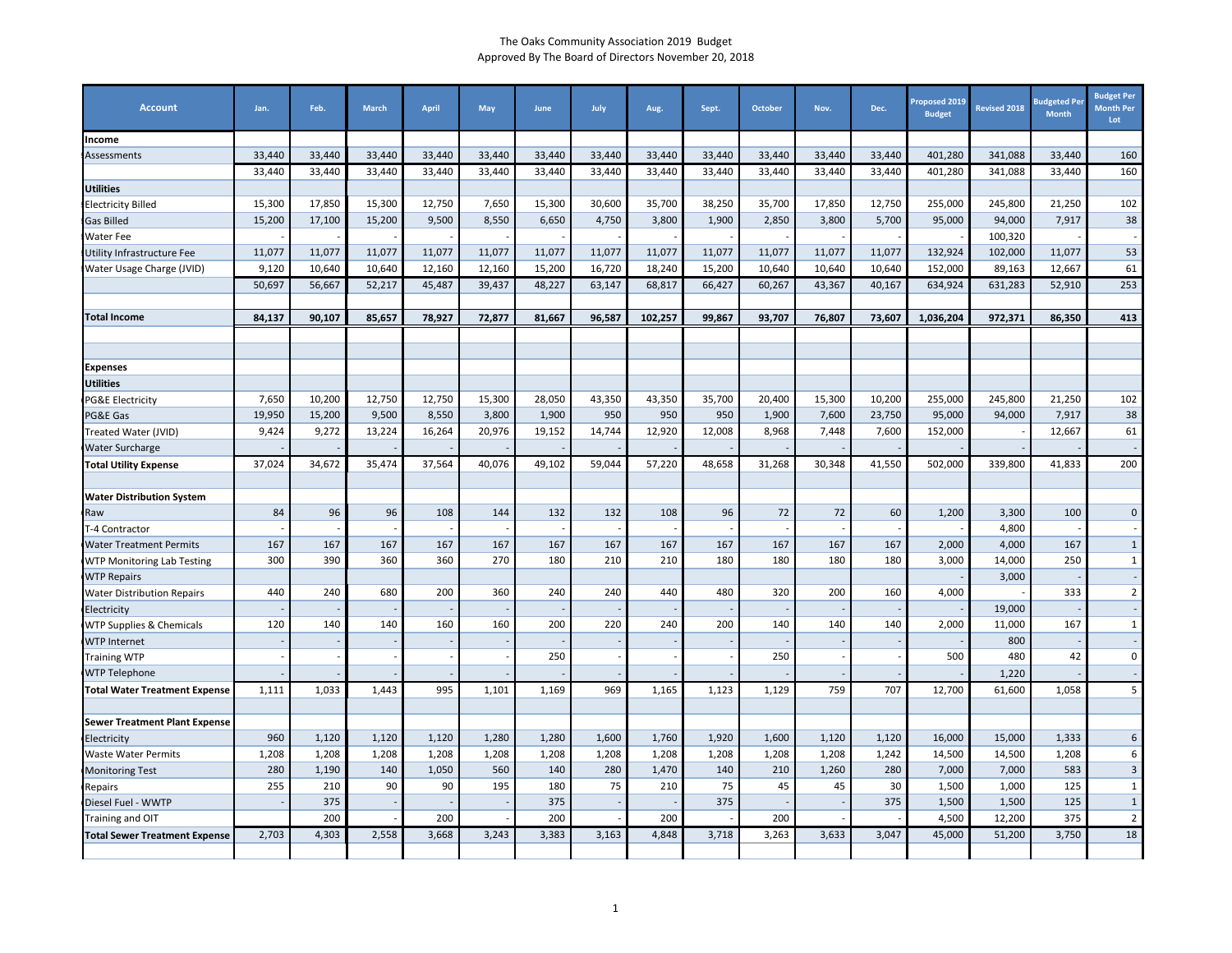| <b>Account</b>                                      | Jan.       | Feb.       | <b>March</b> | <b>April</b> | May          | June         | July       | Aug.         | Sept.        | <b>October</b> | Nov.       | Dec.       | Proposed 2019<br><b>Budget</b> | <b>Revised 2018</b> | <b>Budgeted Per</b><br><b>Month</b> | <b>Budget Per</b><br><b>Month Per</b><br>Lot |
|-----------------------------------------------------|------------|------------|--------------|--------------|--------------|--------------|------------|--------------|--------------|----------------|------------|------------|--------------------------------|---------------------|-------------------------------------|----------------------------------------------|
| <b>Maintenance Expenses</b>                         |            |            |              |              |              |              |            |              |              |                |            |            |                                |                     |                                     |                                              |
| Pool & Spa Maintenance                              | 280        | 350        | 560          | 840          | 630          | 770          | 910        | 910          | 1,050        | 490            | 140        | 70         | 7,000                          | 7,500               | 583                                 | 3                                            |
| Repairs                                             | 600        | 800        | 900          | 1,000        | 1,000        | 1,100        | 1,000      | 1,000        | 1,000        | 600            | 600        | 400        | 10,000                         | 13,000              | 833                                 | $\overline{4}$                               |
| Clubhouse Expense                                   | 560        | 560        | 560          | 560          | 560          | 630          | 560        | 630          | 630          | 630            | 560        | 560        | 7.000                          | 6.800               | 583                                 | $\overline{3}$                               |
| Garbage                                             | 440        | 440        | 440          | 440          | 440          | 495          | 440        | 495          | 495          | 495            | 440        | 440        | 5,500                          | 5,000               | 458                                 | $\overline{2}$                               |
| <b>Fuel Cost</b>                                    | 680        | 680        | 680          | 680          | 680          | 765          | 680        | 765          | 765          | 765            | 680        | 680        | 8,500                          | 8,000               | 708                                 | 3                                            |
| Park Maintenance                                    | 760        | 760        | 665          | 855          | 855          | 855          | 1,045      | 855          | 1,045        | 950            | 475        | 380        | 9,500                          | 9,000               | 792                                 | $\overline{4}$                               |
| <b>Total Maintenance Expense</b>                    | 3,320      | 3,590      | 3,805        | 4,375        | 4,165        | 4,615        | 4,635      | 4,655        | 4,985        | 3,930          | 2,895      | 2,530      | 47,500                         | 49,300              | 3,958                               | 19                                           |
|                                                     |            |            |              |              |              |              |            |              |              |                |            |            |                                |                     |                                     |                                              |
| <b>Payroll Expense</b>                              |            |            |              |              |              |              |            |              |              |                |            |            |                                |                     |                                     |                                              |
| <b>Community Manager</b>                            | 7,083      | 7,083      | 7,083        | 7,083        | 7,083        | 7,083        | 7,083      | 7,083        | 7,083        | 7,083          | 7,083      | 7,083      | 85,000                         | 83,200              | 7,083                               | 34                                           |
| <b>Clerical Salary</b>                              | 3,042      | 3,042      | 3,042        | 3,042        | 3,042        | 3,042        | 3,042      | 3,042        | 3,042        | 3,042          | 3,042      | 3,042      | 36,500                         | 34,500              | 3,042                               | 15                                           |
| Wages Maintenance Staff                             | 5.417      | 5,417      | 5,417        | 5,417        | 5,417        | 5,417        | 5,417      | 5,417        | 5,417        | 5,417          | 5,417      | 5,417      | 65,000                         | 65,000              | 5,417                               | 26                                           |
| <b>Wages Water Treatment Staff</b>                  | 417        | 417        | 417          | 417          | 417          | 417          | 417        | 417          | 417          | 417            | 417        | 417        | 5,000                          | 66,200              | 417                                 | $\overline{2}$                               |
| Wages Sewer Plant                                   | 2,167      | 2,167      | 2,167        | 2,167        | 2,167        | 2,167        | 2,167      | 2,167        | 2,167        | 2,167          | 2,167      | 2,167      | 26,000                         | 26,000              | 2,167                               | 10                                           |
| Wages Night Watchman                                | 1,333      | 1,333      | 1,333        | 1,333        | 1,333        | 1,333        | 1,333      | 1,333        | 1,333        | 1,333          | 1,333      | 1,333      | 16,000                         | 15,000              | 1,333                               | 6                                            |
| <b>Wages Playground Supervisor</b>                  |            |            |              | 1,400        | 2,800        | 2,800        | 2,800      | 2,800        | 1,400        |                |            |            | 14,000                         | 13,600              | 1,167                               | 6                                            |
| Payroll Tax                                         | 2,500      | 2,250      | 1,750        | 1,750        | 1,750        | 2,120        | 2,250      | 2,250        | 2,250        | 2,130          | 2,000      | 2,000      | 25,000                         | 29,000              | 2,083                               | 10                                           |
| Payroll Service                                     | 390        | 390        | 390          | 390          | 390          | 390          | 390        | 390          | 390          | 390            | 390        | 390        | 4,680                          | 2,100               | 390                                 | $\overline{2}$                               |
| <b>Workers Compensation</b>                         | 917        | 917        | 917          | 917          | 917          | 917          | 917        | 917          | 917          | 917            | 917        | 917        | 11,000                         | 11,000              | 917                                 | $\overline{4}$                               |
| <b>Total Payroll Expenses</b>                       | 23,265     | 23,015     | 22,515       | 23,915       | 25,315       | 25,685       | 25,815     | 25,815       | 24,415       | 22,895         | 22,765     | 22,765     | 288,180                        | 345,600             | 24,015                              | 115                                          |
|                                                     |            |            |              |              |              |              |            |              |              |                |            |            |                                |                     |                                     |                                              |
| <b>Administrative Expense</b>                       |            |            |              |              |              |              |            |              |              |                |            |            |                                |                     |                                     |                                              |
| <b>Bad Debt expense</b>                             |            |            |              |              |              |              |            |              |              |                |            | 9,000      | 9,000                          | 8,000               | 750                                 | 4                                            |
| Advertising                                         |            | 200        |              | 200          |              | 200          |            | 200          |              |                |            |            | 500                            | 1,700               | 42                                  | $\mathbf 0$                                  |
| <b>Bank Fees</b>                                    | 42         | 67         | 42           | 42           | 42           | 42           | 42         | 42           | 42           | 42             | 42         | 67         | 500                            | 800                 | 42                                  | $\mathbf 0$                                  |
| Dues and Membership                                 | 317        | 317        | 317          | 317          | 317          | 317          | 317        | 317          | 317          | 317            | 317        | 317        | 3,800                          | 3.800               | 317                                 | $\overline{2}$                               |
| Park Billing Service                                | 500        | 500        | 500          | 500          | 500          | 500          | 500        | 500          | 500          | 500            | 500        | 500        | 6,000                          | 6,000               | 500                                 | $\overline{2}$<br>$\mathbf 0$                |
| <b>Internet Service</b>                             | 100        | 100        | 100          | 100          | 100          | 100          | 100        | 100          | 100          | 100            | 100        | 100        | 1,200                          | 1,000               | 100                                 |                                              |
| Water Usage                                         | 620<br>688 | 610<br>602 | 870<br>602   | 1,070<br>516 | 1,380<br>516 | 1,260<br>688 | 970<br>946 | 850<br>1,118 | 790<br>1,032 | 590<br>774     | 490<br>430 | 500<br>688 | 10,000<br>8,600                | 8,350               | 833<br>717                          | $\overline{4}$<br>3                          |
| <b>Utilities</b>                                    | 304        | 342        | 304          | 304          | 304          | 342          | 304        | 342          | 304          | 342            | 304        | 304        | 3,800                          | 3,800               | 317                                 | $\overline{2}$                               |
| <b>Felephone Expense</b>                            | 96         | 108        | 96           | 96           | 96           | 108          | 96         | 108          | 96           | 108            | 96         | 96         | 1,200                          | 1,000               | 100                                 | $\mathbf 0$                                  |
| Alarm Service<br><b>Office Supplies and Expense</b> | 560        | 630        | 560          | 560          | 560          | 630          | 560        | 630          | 560          | 630            | 560        | 560        | 7,000                          | 6,822               | 583                                 | 3                                            |
| Cell Phone Expense - Staff                          | 96         | 108        | 96           | 96           | 96           | 108          | 96         | 108          | 96           | 108            | 96         | 96         | 1,200                          | 1,200               | 100                                 | $\overline{0}$                               |
| <b>Security Supplies</b>                            |            |            |              |              |              |              |            |              |              |                |            |            |                                | 450                 |                                     |                                              |
| Night Watchman Fuel                                 | 176        | 198        | 176          | 176          | 176          | 198          | 176        | 198          | 176          | 198            | 176        | 176        | 2,200                          | 1,900               | 183                                 | $\mathbf{1}$                                 |
| Postage and Shipping                                | 67         | 67         | 67           | 67           | 67           | 67           | 67         | 67           | 67           | 67             | 67         | 67         | 800                            | 1,700               | 67                                  | $\mathbf 0$                                  |
| <b>Election Expense</b>                             |            |            |              |              |              |              |            |              |              |                | 1,800      |            | 1,800                          |                     | 150                                 | $\mathbf{1}$                                 |
| <b>Administrative Mileage</b>                       | 58         | 58         | 58           | 58           | 58           | 58           | 58         | 58           | 58           | 58             | 58         | 58         | 700                            |                     | 58                                  | $\mathbf 0$                                  |
| Neighborhood Watch                                  |            |            |              |              |              |              |            | 137          |              |                |            |            |                                |                     |                                     |                                              |
| <b>Vehicle Repairs</b>                              | 283        | 283        | 283          | 283          | 283          | 283          | 283        | 283          | 283          | 283            | 283        | 283        | 3,400                          |                     | 283                                 | 1                                            |
| <b>Gate Remotes</b>                                 |            |            |              |              |              |              |            |              |              |                |            |            |                                |                     |                                     |                                              |
| <b>Social Activities</b>                            | 167        | 167        | 167          | 167          | 167          | 167          | 167        | 167          | 167          | 167            | 167        | 167        | 2,000                          | 2,200               | 167                                 | $\mathbf{1}$                                 |
| <b>Admin Training</b>                               |            |            |              | 250          |              |              |            |              | 250          |                |            |            | 500                            |                     | 42                                  | $\mathbf 0$                                  |
| <b>Employee Services</b>                            |            |            |              |              |              | 700          |            |              |              |                |            |            | 700                            | 200                 | 58                                  | 0                                            |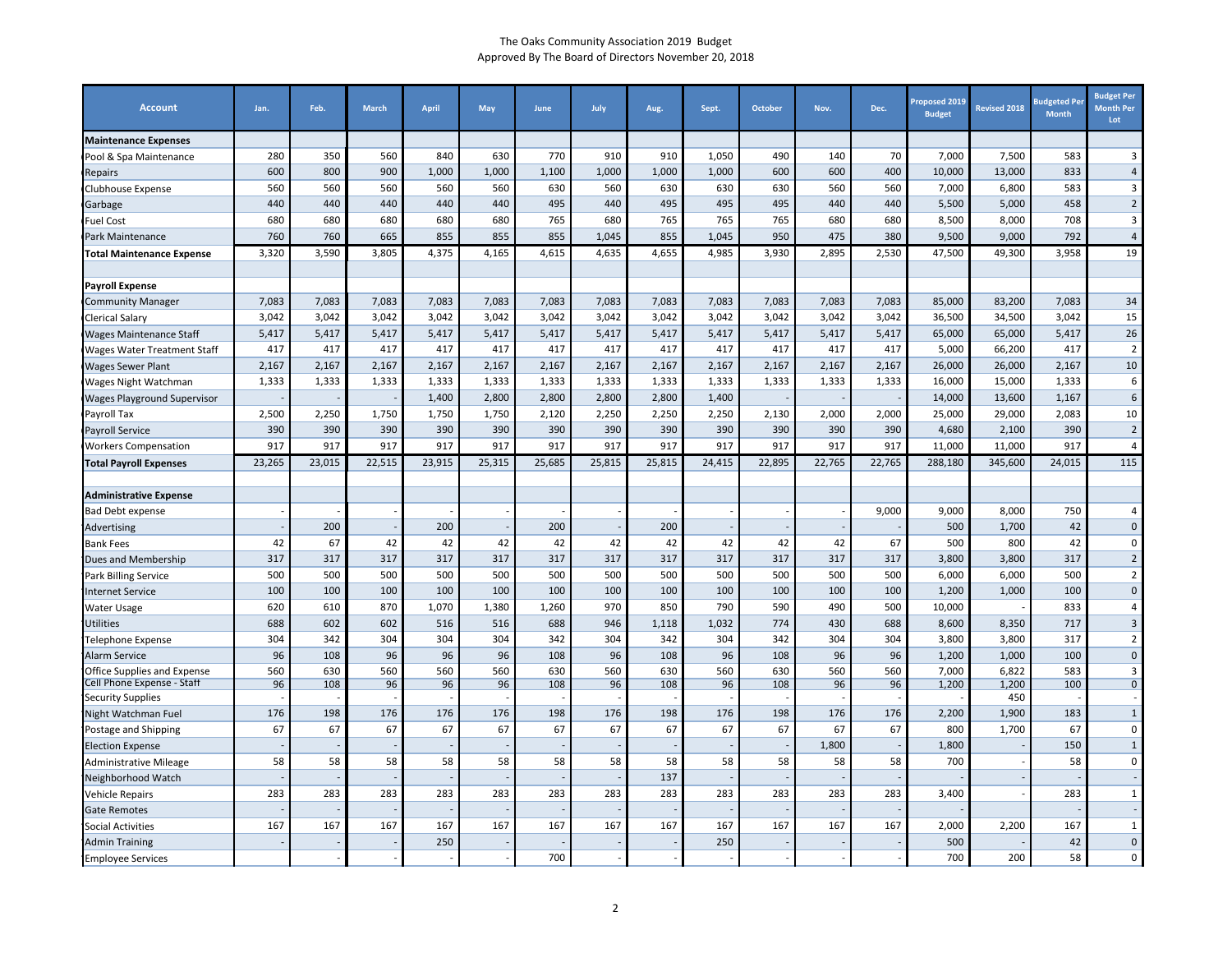| <b>Account</b>                                                                                                                                                                                         | Jan.   | Feb.   | <b>March</b> | April  | May    | June   | July    | Aug.    | Sept.  | October | Nov.   | Dec.   | <b>Proposed 2019</b><br><b>Budget</b> | <b>Revised 2018</b> | <b>Budgeted Pe</b><br><b>Month</b> | <b>Budget Per</b><br><b>Month Per</b><br>Lot |
|--------------------------------------------------------------------------------------------------------------------------------------------------------------------------------------------------------|--------|--------|--------------|--------|--------|--------|---------|---------|--------|---------|--------|--------|---------------------------------------|---------------------|------------------------------------|----------------------------------------------|
| <b>Member Services</b>                                                                                                                                                                                 | 58     | 58     | 58           | 58     | 58     | 58     | 58      | 58      | 58     | 58      | 58     | 58     | 700                                   | 700                 | 58                                 | $\mathbf 0$                                  |
| Misc. Admin Expense                                                                                                                                                                                    |        |        |              |        |        |        |         |         |        |         |        |        |                                       | 125                 |                                    |                                              |
| <b>Total Administrative Expense</b>                                                                                                                                                                    | 4,132  | 4,415  | 4,296        | 4,860  | 4,720  | 5,826  | 4,740   | 5,283   | 4,896  | 4,342   | 5,544  | 13,037 | 65,600                                | 49,747              | 5,467                              | 26                                           |
| <b>Insurance Expense</b>                                                                                                                                                                               |        |        |              |        |        |        |         |         |        |         |        |        |                                       |                     |                                    |                                              |
| Vehicle Insurance                                                                                                                                                                                      | 250    | 250    | 250          | 250    | 250    | 250    | 250     | 250     | 250    | 250     | 250    | 250    | 3,000                                 | 3,000               | 250                                | $\mathbf{1}$                                 |
| Commercial Insurance                                                                                                                                                                                   | 1,000  | 1,000  | 1,000        | 1,000  | 1,000  | 1,000  | 1,000   | 1,000   | 1,000  | 1,000   | 1,000  | 1,000  | 12,000                                | 12,000              | 1,000                              | $5\phantom{.0}$                              |
| D & O Insurance                                                                                                                                                                                        | 417    | 417    | 417          | 417    | 417    | 417    | 417     | 417     | 417    | 417     | 417    | 417    | 5,000                                 | 5,000               | 417                                | $\overline{2}$                               |
| Fidelity Bond                                                                                                                                                                                          | 100    | 100    | 100          | 100    | 100    | 100    | 100     | 100     | 100    | 100     | 100    | 100    | 1,200                                 | 960                 | 100                                | $\mathbf 0$                                  |
| <b>Total Insurance Expense</b>                                                                                                                                                                         | 1,767  | 1,767  | 1,767        | 1,767  | 1,767  | 1,767  | 1,767   | 1,767   | 1,767  | 1,767   | 1,767  | 1,767  | 21,200                                | 20,960              | 1,767                              | 8                                            |
|                                                                                                                                                                                                        |        |        |              |        |        |        |         |         |        |         |        |        |                                       |                     |                                    |                                              |
| <b>Taxes and Permits Expense</b>                                                                                                                                                                       |        |        |              |        |        |        |         |         |        |         |        |        |                                       |                     |                                    |                                              |
| Taxes                                                                                                                                                                                                  | 42     | 42     | 42           | 42     | 42     | 42     | 42      | 42      | 42     | 42      | 42     | 42     | 500                                   | 500                 | 42                                 | 0                                            |
| Permits and License                                                                                                                                                                                    | 125    | 125    | 125          | 125    | 125    | 125    | 125     | 125     | 125    | 125     | 125    | 125    | 1,500                                 | 1,500               | 125                                | $\mathbf{1}$                                 |
| <b>Taxes and License</b>                                                                                                                                                                               |        |        |              |        |        |        |         |         |        |         |        |        |                                       |                     |                                    |                                              |
| <b>Total Taxes and Permits Expense</b>                                                                                                                                                                 | 167    | 167    | 167          | 167    | 167    | 167    | 167     | 167     | 167    | 167     | 167    | 167    | 2,000                                 | 2,000               | 167                                | $\mathbf{1}$                                 |
| <b>Professional Fees</b>                                                                                                                                                                               |        |        |              |        |        |        |         |         |        |         |        |        |                                       |                     |                                    |                                              |
| Accounting                                                                                                                                                                                             |        |        |              | 1,800  |        |        |         |         |        |         |        |        | 1,800                                 | 1,800               | 150                                | 1                                            |
| Legal Fees                                                                                                                                                                                             |        |        | 500          |        |        |        | 500     |         |        |         | 1,000  |        | 2,000                                 | 7,500               | 167                                | $\mathbf{1}$                                 |
| <b>Total Professional Fees</b>                                                                                                                                                                         |        |        | 500          | 1,800  |        |        | 500     |         |        |         | 1,000  |        | 3,800                                 | 9,300               | 317                                | $\overline{2}$                               |
| <b>Reserve Expense</b>                                                                                                                                                                                 |        |        |              |        |        |        |         |         |        |         |        |        |                                       |                     |                                    |                                              |
| General                                                                                                                                                                                                | 4,893  | 4,893  | 4,893        | 4,893  | 4,893  | 4,893  | 4,893   | 4,893   | 4,893  | 4,893   | 4,893  | 4,893  | 58,715                                | 53,715              | 4,893                              | 23                                           |
| Water                                                                                                                                                                                                  |        |        |              |        |        |        |         |         |        |         |        |        |                                       |                     |                                    |                                              |
| Sewer                                                                                                                                                                                                  | 1,867  | 1,867  | 1,867        | 1,867  | 1,867  | 1,867  | 1,867   | 1,867   | 1,867  | 1,867   | 1,867  | 1,867  | 22,399                                | 21,830              | 1,867                              | $\overline{9}$                               |
| Reserve Study                                                                                                                                                                                          | 133    | 133    | 133          | 133    | 133    | 133    | 133     | 133     | 133    | 133     | 133    | 133    | 1,600                                 | 1,600               | 133                                | $\mathbf{1}$                                 |
| <b>Total Reserve Expense</b>                                                                                                                                                                           | 6,893  | 6,893  | 6,893        | 6,893  | 6,893  | 6,893  | 6,893   | 6,893   | 6,893  | 6,893   | 6,893  | 6,893  | 82,714                                | 77,145              | 6,893                              | 33                                           |
| <b>Total Expenses</b>                                                                                                                                                                                  | 80,381 | 79,854 | 79,417       | 86,003 | 87,446 | 98,606 | 107,692 | 107,812 | 96,621 | 75,653  | 75,770 | 92,462 | 1,070,694                             | 1,006,652           | 89,225                             | 427                                          |
| <b>Other Income</b>                                                                                                                                                                                    |        |        |              |        |        |        |         |         |        |         |        |        |                                       |                     |                                    |                                              |
| HOA Late Fees                                                                                                                                                                                          | 480    | 360    | 420          | 480    | 480    | 660    | 660     | 540     | 540    | 420     | 480    | 480    | 6,000                                 | 5,500               | 500                                | $\overline{2}$                               |
| <b>Certified Letters</b>                                                                                                                                                                               |        | 125    |              |        | 125    |        | 125     |         |        | 125     |        |        | 500                                   | 500                 | 42                                 | $\mathbf 0$                                  |
| Move In Fee                                                                                                                                                                                            | 104    | 104    | 104          | 156    | 156    | 156    | 156     | 104     | 104    | 52      | 52     | 52     | 1,300                                 | 1,300               | 108                                | $\mathbf 1$                                  |
| <b>NSF Fees</b>                                                                                                                                                                                        | 39     |        |              | 60     |        |        | 60      |         |        | 60      |        | 81     | 300                                   | 300                 | 25                                 | $\pmb{0}$                                    |
| nterest                                                                                                                                                                                                | 167    | 167    | 167          | 167    | 167    | 167    | 167     | 167     | 167    | 167     | 167    | 167    | 2,000                                 | 2,300               | 167                                | $\mathbf{1}$                                 |
| Document & Title Fees                                                                                                                                                                                  | 330    | 385    | 385          | 440    | 440    | 550    | 550     | 605     | 495    | 440     | 440    | 440    | 5,500                                 | 5,500               | 458                                | $\overline{2}$                               |
| Social Committee                                                                                                                                                                                       |        |        |              |        |        |        |         |         |        |         |        |        |                                       |                     |                                    |                                              |
| <eys< td=""><td></td><td></td><td></td><td>16</td><td>27</td><td>36</td><td>11</td><td></td><td></td><td></td><td></td><td></td><td>90</td><td>90</td><td>8</td><td><math>\mathbf 0</math></td></eys<> |        |        |              | 16     | 27     | 36     | 11      |         |        |         |        |        | 90                                    | 90                  | 8                                  | $\mathbf 0$                                  |
| Violation & Fines                                                                                                                                                                                      | 360    | 420    | 360          | 480    | 600    | 660    | 660     | 540     | 480    | 480     | 480    | 480    | 6,000                                 | 6,000               | 500                                | $\overline{2}$                               |
| <b>RV Storage</b>                                                                                                                                                                                      | 720    | 840    | 840          | 1,080  | 1,080  | 1,200  | 1,200   | 1,200   | 1,080  | 1,080   | 960    | 720    | 12,000                                | 12,000              | 1,000                              | $5\phantom{.0}$                              |
| Clubhouse Rental                                                                                                                                                                                       | 24     | 20     | 36           | 28     | 40     | 44     | 44      | 36      | 32     | 32      | 32     | 32     | 400                                   | 391                 | 33                                 | $\overline{\mathbf{0}}$                      |
| Other Income                                                                                                                                                                                           | 21     | 21     | 21           | 21     | 21     | 21     | 21      | 21      | 21     | 21      | 21     | 21     | 250                                   | 250                 | 21                                 | $\mathbf{0}$                                 |